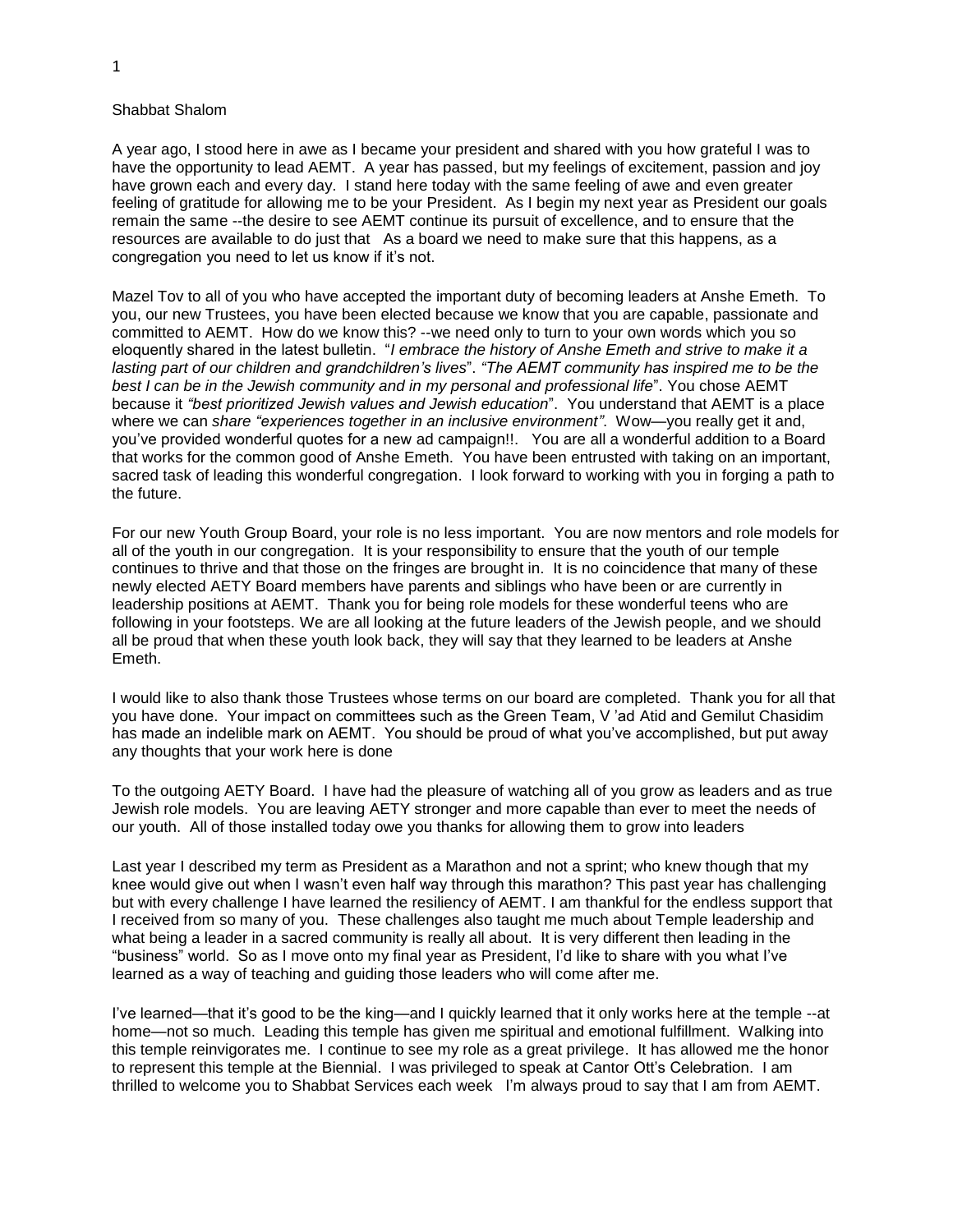I continue to learn though that this is not about me; it's about all of you. I am just a representative of AEMT. All of us are AEMT

I've learned—every single possible interview question you could ask, and the expected answers. While I had many goals this past year, replacing 4 of our staff members certainly wasn't one of them. I know that we will miss Rabbi Epstein, Chase, Karen and Rachel. They will always be members of the AEMT family. We have learned much from all of them and they have each helped us to grow in so many ways. I am proud that each of them is going off to their new adventures having learned and thrived over their years here. I would hope that each of them will look back at their years here as a foundation for what I know will be a wonderful future for all of them.

I've learned that reviewing resumes, checking references and interviewing while seemingly "operational" type activities, when done in the context of the temple, are part of visioning and looking to the future. It is critical that we bring in those who share our vision and our values, while also having unique personalities and background to offer us an opportunity to develop in areas we haven't even thought of. I am confident that the individuals that we have hired and will hire will do just that.

I've learned that the President cannot possibly manage the day to day operations of this Temple. But I also learned that I don't have to since we have Heather and her team to do that. I could not even envision the amount of details that Heather deals with every day, and I only see a very small sample. But she manages with the help of her team, with skill, but more importantly with compassion, with dedication and with absolute love.

I've learned that I can't possibly keep up with Rabbi Miller. He still pushes all of us to do more and to think outside the box. I know that when he comes back from a conference or from vacation, he will have some new ideas to take us to the next level. Rabbi Miller's guidance, support, vision and unbelievable energy have allowed us to be successful. I look forward to his vision and guidance leading us for many more years to come.

I've learned that there is nobody better to learn from and partner with then Rabbi Miller. I have heard and read about so many institutions where presidents and boards work not in concert but in direct conflict with their clergy. I am proud to say that this is not the case here at Anshe Emeth. Rabbi Miller has ensured that there is a culture of the Rabbi and President being partners in this sacred work I still have much to do in this next year. (I know that the Rabbi has a list) and I can't think of anybody I'd rather work with, dream with, pray with, and learn from then Rabbi Miller

I've learned that while there are certainly special Shabbat services, every Shabbat is special at AEMT. The dedication and passion of Cantor Ott ensures that every Shabbat Service is meaningful and wondrous. One of my absolute joys is sitting up here every Friday night. While I am usually tired after a long week, coming here to share Shabbat with all of you is the highlight of my week. It reinvigorates me. It reminds me of what is really important at AEMT and why what we do as leaders here is so important. It allows me for a few hours to not think about anything other than engaging in prayer, singing and learning. I hope that the Board has learned to enjoy being here for Shabbat and to connect what we do at committee meetings and board meetings to Shabbat. I have learned that there is no more divine greeting then "Shabbat Shalom"

I've learned that the best words in the English language are *"yes",* "*sure", "it would be my pleasure"," I'm honored".* These are the responses I generally get when I ask somebody to help. These responses just reinforce to me that our congregants are dedicated, committed and passionate when it comes to working for this community. While the board and I represent all of you, we know that the real work is done by the committees and the numerous volunteers who have committed themselves to Anshe Emeth.

I've learned that engaging our congregants in the work that we do will only make our congregation stronger and more vibrant.